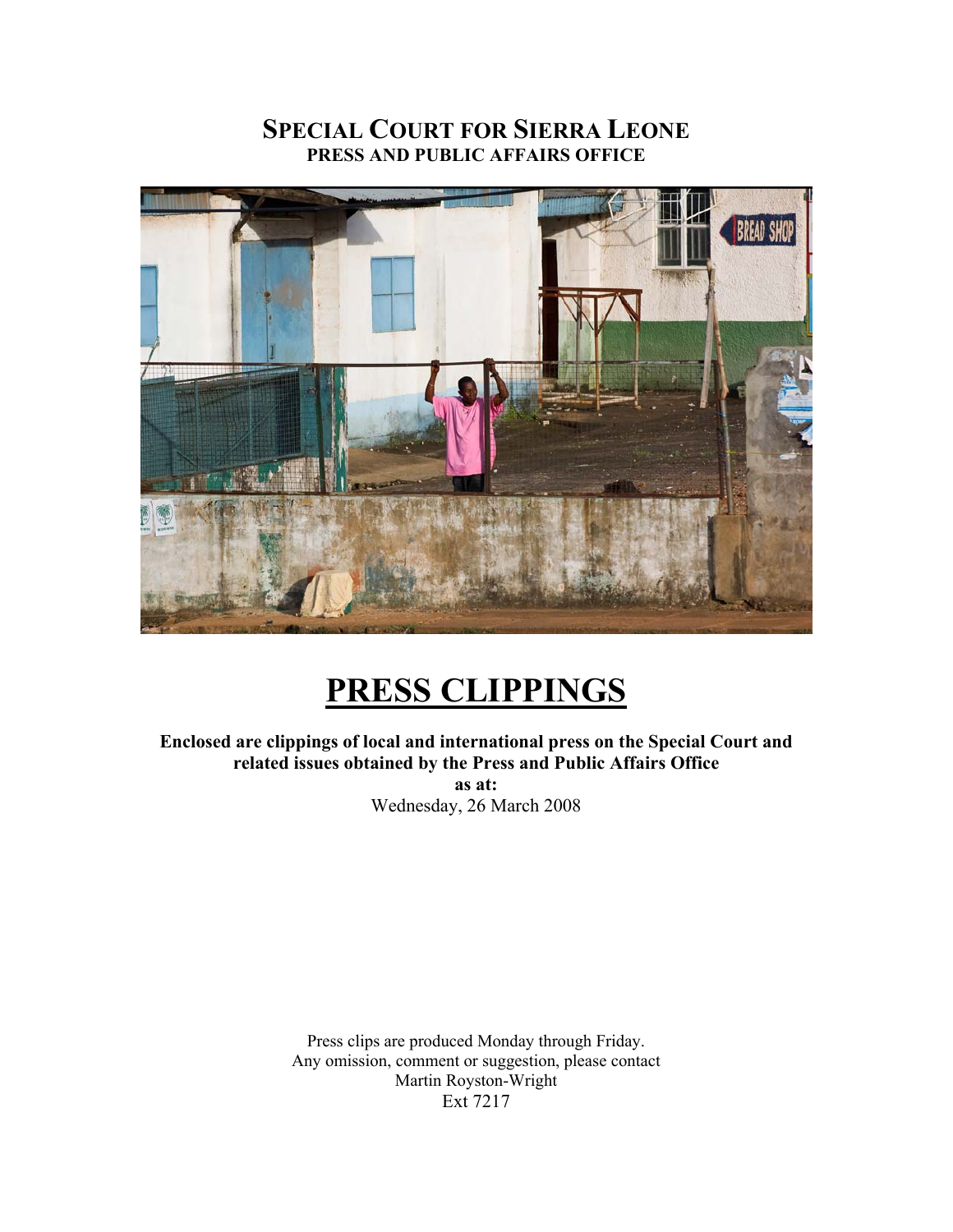| <b>Local News</b>                                                              |             |
|--------------------------------------------------------------------------------|-------------|
| HRC-SL Hosts Hon. Justice Bankole Thompson / Awareness Times                   | Page 3      |
| Pa Kabbah to Face Special Court / African Champion                             | Page 4      |
| Kabbah for ECOWAS and Special Court? / Standard Times                          | Page 5      |
| <b>International News</b>                                                      |             |
| Sierra Leone Special Court's Narrow Focus / Washington Post                    | Pages 6-8   |
|                                                                                |             |
| Witnesses in Charles Taylor's TrialDeath Threats / Diamond Intelligence Briefs | Page 9      |
| UNMIL Public Information Office Complete Media Summaries / UNMIL               | Pages 10-11 |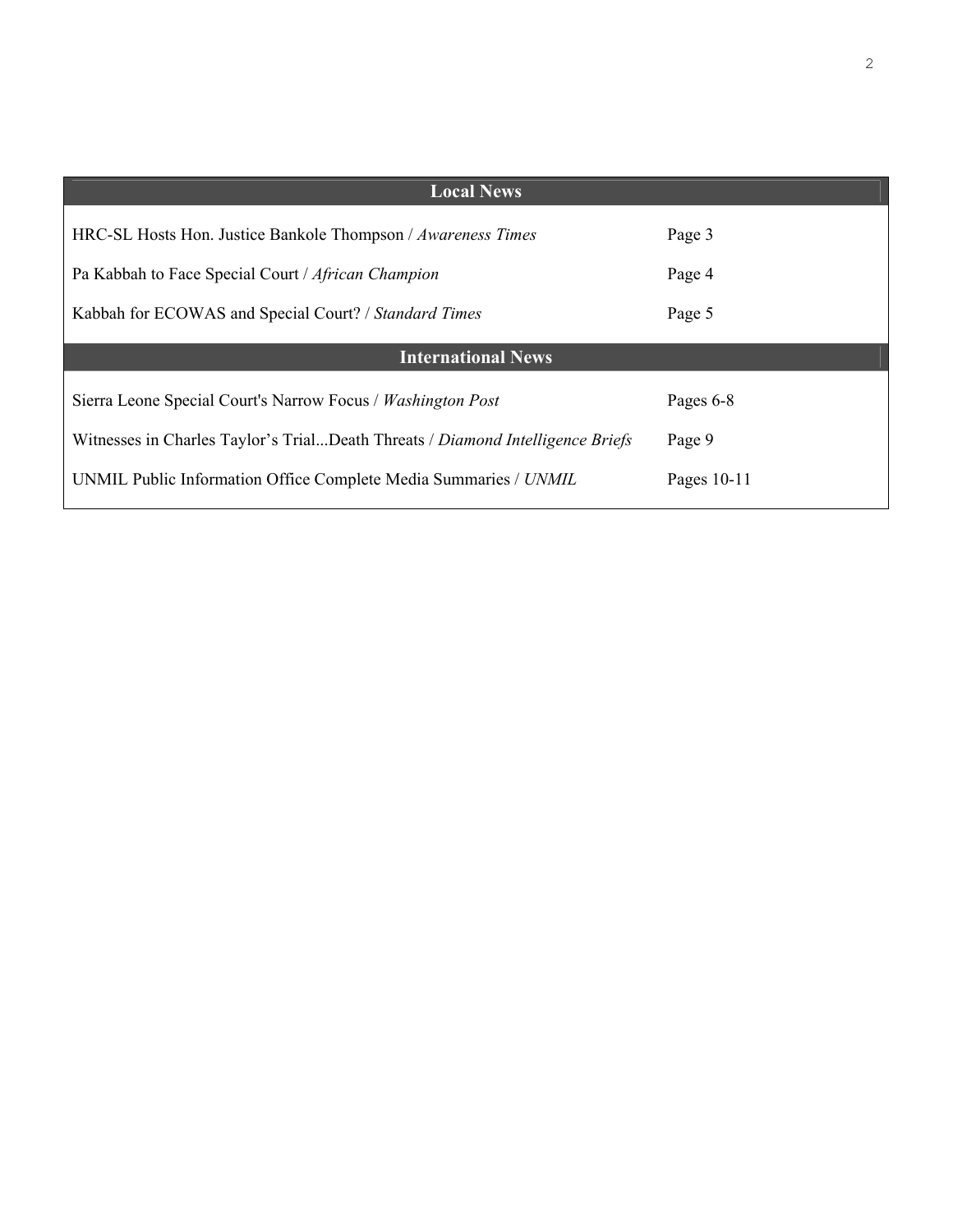# **Awareness Times** Tuesday, 25 March 2008

# HRC-SL Hosts Hon. Justice Bankole Thompson

By Vidal Boltman

The Human Rights Commission of Sierra Leone (HRCSL) on Wednesday 19<sup>th</sup> March 2008 invited the Hon. Justice Bankole Thompson to deliver a paper on 'the Treaty Ratification Process and Domestication of International Standards in Sierra Leone' at the Commission's Conference Hall. Wellington Street in Freetown...

The chairperson of Human Rights Commission Sierra Leone (HRCSL) Mrs. Jamesina King said the commission needs to fully understand the process in Sierra Leone both in theory and practice.

She said having regard to Justice Thompson's expertise and

experience in that area, it was with pleasure that they invited him to deliver a paper on the subject. Mrs. King went on to say that given the complexity of the subject and its importance to HRCSL, it would be impossible to address all of the issues contained in one session. She therefore, respectfully suggested that another date be set to continue the session. ò.

She ended by thanking Hon. Justice Bankole Thompson for accepting their invitation, and assured him that his assistance will immensely contribute to building the capacity of the commission in fulfillment of its mandate.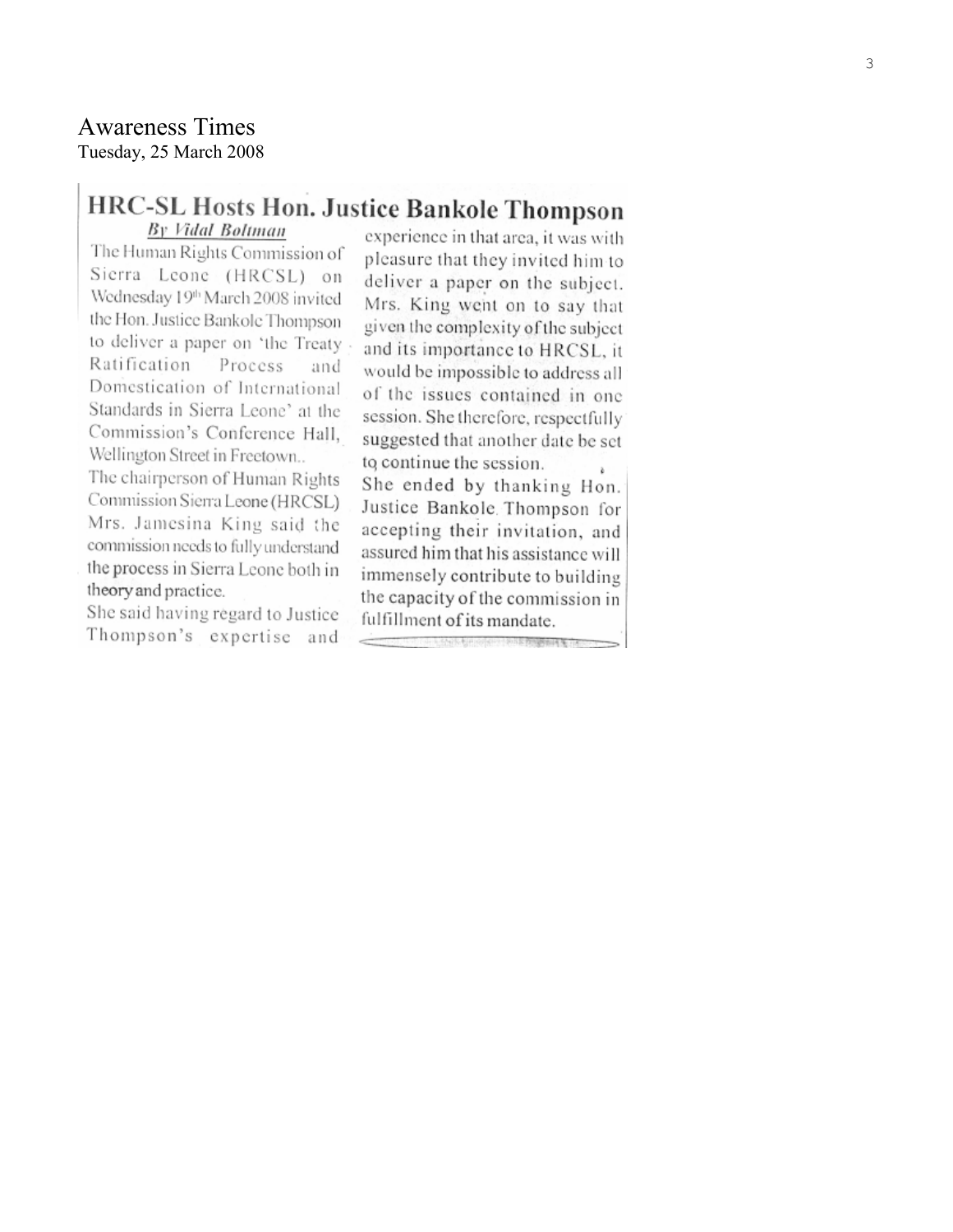# **African Champion** Wednesday, 26 March 2008

# Pa Kabbah To Face Special Cou

Sierra Leone Mr. Ahmad Tejan-Kabbah will finally appear in the Special Court after repeated refusals to appear. Mr. Tejan-Kabbah according to reports was subpoenaed to appear in connection. with an earlier invitation which he failed to honour. The African Champion reveals. Contrary to fears expressed by a lot of Sierra Leoneans, Special Court sources state that Mr. Kabbah has not been indicted, rather he will serve as a witness in connection with indicted rebel leader Issa Sesay's defence. The former rebel leader's defence counsul is reported to be making a case that Mr. Sesay contributed in making the present peace in the

Former president of country a reality, and should therefore have a reduced sentence. The former head of state might be expected to give information about how Issa Sesay through his leadership helped to convince the rebel forces to disarm and disband. Which was the

prelude to the peace. It could be recalled that General Opande, the Kenyan born commander in chief of the then UN mission in Sierra Leone recently appeared in the Special Court to give evidence. He had been invited by the Special Court to give evidence in

connection with Issa Sesay's defence. The former general had first been invited to give evidence while he was heading the UN contingent in Sierra Leone. He had however refused, pointing out that he was under the mandate

of the UN. In the case of President Kabbah, he had been repeatedly named by the late Samuel Hinga Norman as one of his witnesses. Mr. Norman who served as a minister in Kabbah's Mr. government had repeatedly reiterated that Kabbah is his principal witness and coconspirator in the crimes for which he was indicted. Kabbah who was then president had refused to appear in the Special Court, citing executive powers.

As an ordinary citizen, Mr. Kabbah cannot refuse the subpoena and already, a lot of people are expressing a desire that the former president should also be indicted as he was the principal sponsor of the war and played a significant role in the activities of the civil defence forces.

No definite time has been given for Mr. Tejan-Kabbah's appearance. "We will be there to see what Tejan-Kabbah has to say," said Desmond Kamara, a youth activist.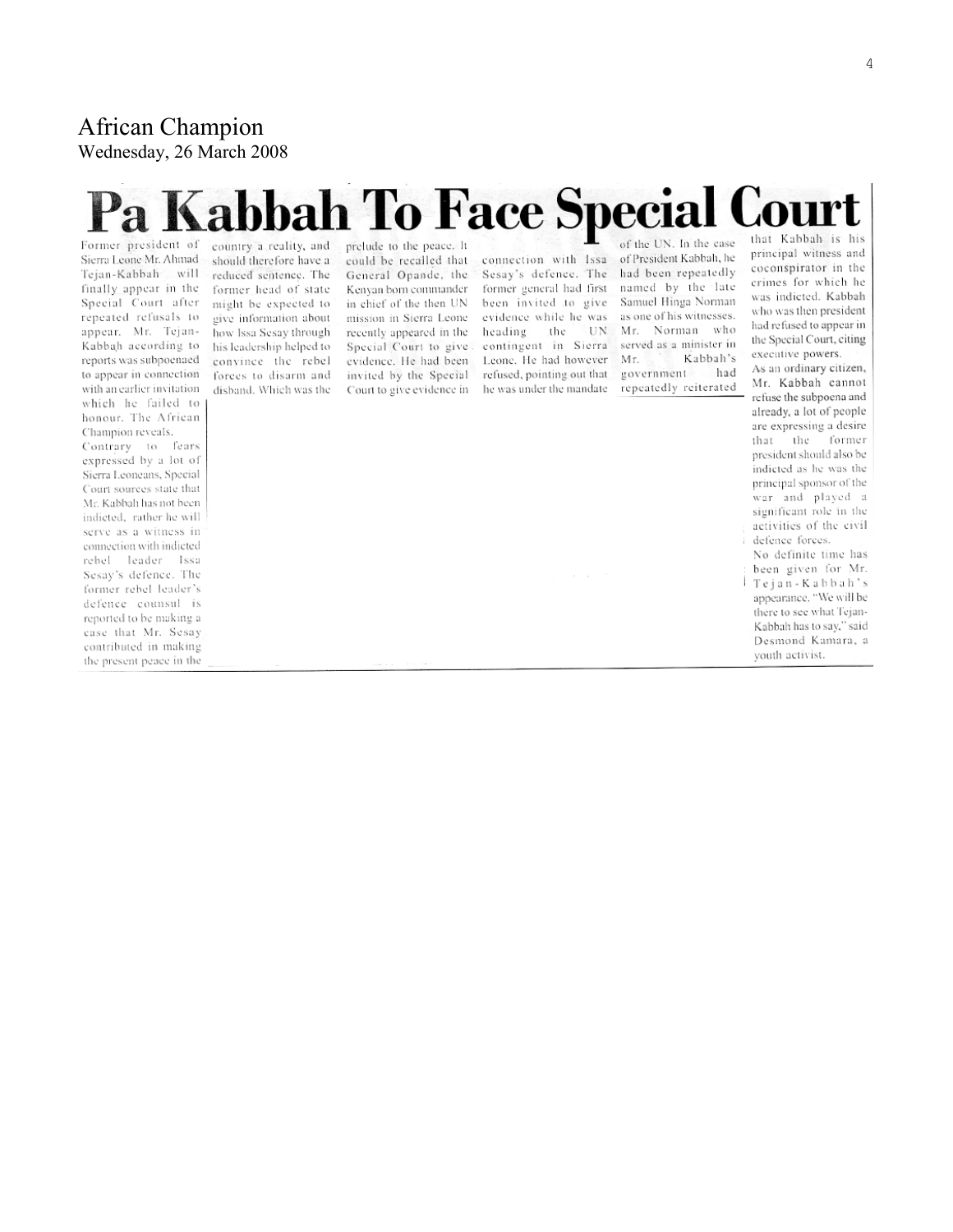# **Standard Times** Wednesday, 26 March 2008

ithin the last termenhor six Altuji Kabbah has been benturded with lessi papers that have required his appearance cither at the Ecowas court or the Special Court. As indiexted earlier, this writer is notther related to nor acquainted with the former President. However, this writer does have some real concerns over the nov and matrice in which ex-African President, Alltaji Kabbah including are treated over what some have described as "legal harassment". At the "STOP PRESS" restaurant. oftere this writer made the above observation, there was near pandemonium over what they described as "earcless talk?

In a democratic dispensation where the rule of law is dominunt, nobody is above the law they thundered back. And indeed, examples abound to support their position. Former President Bill Clinton of the most powerful democratic county, the United States of America, was grilled under outh for hours by the Special Prosecutor, Kenneth Staar, Clinton was President at the ting. Late President Pinochett was dragged to court in both London and Buenos Airies kicking and screaming about his poor health. While Teny Hair was Prime Minister, he did give testimony under-outh to the police. Charles Taylor is carrently undergoing trial at the Hague. Why should Albaji Kabbah continue to resist going to the courts? To this group. it was their view that leaders should "do well today because of tomorrow". Kabbah should not be intimidated if he has not done anything wrong. He is a human being who had the oppartunity to serve as president. What is really amazing is that Alluji Kabbah fought against appearing at the Special Court when the late Hinga Norman



that, "incasy lies the head that wears the crown" is a realistic. observation which may prevent. the former Head of the Republic of Sierra Leone from having the neareful retirement that he had proyed for. Some political analysts have proffered the viewpoint that it is the indiscriminate targer with national constitutions like Presi-

dents R. Mugabe of Zimbabwe ...why is it that former President Kabbah.

This writer hopes former President Kabbah will not decide to abandori his quiet home in beautiful Sierra Leone for a less legally correntious abode in Moregga.

Something To Think About Con

President Kabbah, who is a UK trained Attorney, so reluctent to appear in any court? Is it because he is aftaid of revealing state secrets that will destabilize the state of Siema Loose? Is the former hesitant to appear for fear of implicating other Heads of State, local Ministers, external Ministers, traditional rulers and other personalities? Is former President Kabbah apprehensive to appear for fear of being exposed as an insensitive leader who cared only about his legacy? Is fornser President Kabbah resistant to appear for fear of implieating himself for a possible liture indictment? The posers are many and only Alhaji Kabbah can help himself now



Sexay's request for him to tes- $-171$ 

Berewa is definitely one such lawyer. The retention of Mr. Berewa will create the opporturity for the two former partnets and friends to bury their poisonous hatchets that are allegedly in their powersions for use against each other. Both of them used to speak a lot about reconciliation. This is the best time for them to practice what they have been preach-

The former President needs to do something to address the legal requests for his appeararee in the various courts. His failure to do something will only continue to give the "opportunists" a field day to talk about him. SEE P.K.E. II

ing.

who is a UK trained Attorney, so reluctant to appear in any court? Is it because he is afraid of revealing state secrets that will destabilize the state of Sierra Leone? and V. Musoveni of Uganda because he does not have ac-

have done in order to cristre their longevity in office. It is passible-that the former

president did not undertake such an exercise because he was absolutely sure that the made the application for him to SLPP candidate would win the groups in helping him to deter-all serious legal matters that re-

cess to the collective wisdom of his former cabinet and the National Policy advisory Council (NIMC). This writer will not advocate the use of the former President's advisory

It has been reliably informed that the law firm of Betts and. Berewa used to be retained as the former President's Attorneys. Will the former President continue to retain them through Solomon Berewa? These are

The former President needs to do something to address the legal requests for his appearance in the various courts. His failure to do something will only continue to give the "opportunists" a field day to talk about him99

quire the expertise of great criminal Attorneys and Solvenon 5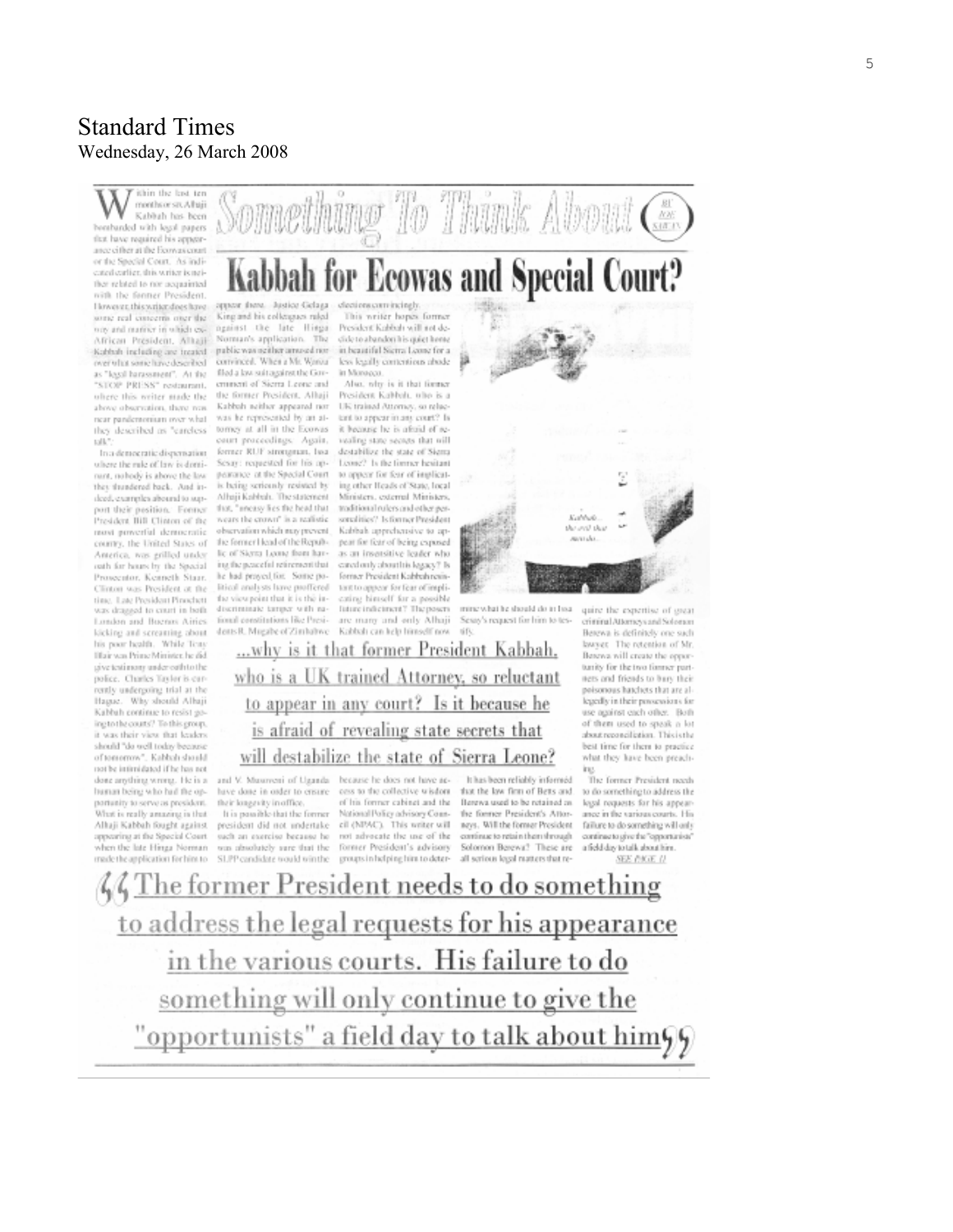# Washington Post Wednesday, 26 March 2008

## **Sierra Leone Special Court's Narrow Focus**

Well-Funded but Selective War Crimes Probe Draws Resentment of Impoverished Victims

By Craig Timberg Washington Post Foreign Service

FREETOWN, Sierra Leone -- Behind concrete barriers topped with coils of razor wire sits an experiment in international justice, the Special Court for Sierra Leone. Built to accommodate a public accounting of atrocities committed during the latter years of the West African nation's civil war, the well-appointed courtrooms and walls of bulletproof glass form an unlikely landmark in this battered seaside capital.

The six-year-old U.N.-backed project also stands out in a country that, like many African nations that have endured intense civil strife, has a frail national justice system. It has already led to the indictment of 13 alleged war criminals, of whom five have been convicted, at a cost of more than \$150 million. But not everyone in this poverty-stricken country is convinced that the money has been well spent.

Across Africa, the long arm of international justice is attempting to end a tradition of impunity and to advance the process of reconciliation. But in some cases, such as Uganda, it has complicated homegrown efforts to achieve peace accords, which often rely on a measure of amnesty for those accused of atrocities in civil wars.

Here in Sierra Leone, resentment has arisen over the millions of dollars in donor money spent on the international court. Some Sierra Leoneans say those funds could be better spent on education, health care and other pressing daily needs, or to develop a functioning national justice system that would last beyond the court's scheduled closure in 2010.

Marianna Kallon, whose right leg was amputated above the knee after she was shot during the war, and others here are also frustrated by the court's failure to punish the foot soldiers who carried out the specific crimes against them.

"I hear about it, but I don't care about it," said Kallon, 25, a mother of three who hobbles to the fortresslike judicial complex each day to beg for spare change.

The government of Sierra Leone and the United Nations jointly formed the Special Court in 2002, in the waning days of an 11-year civil war whose signature atrocity -- the mass amputation of the hands of civilians -- became an international symbol of the torment caused by West Africa's many conflicts.

The war ended at a time when momentum was building to bring international standards of justice to the prosecution of war crimes worldwide. The International Criminal Court in The Hague was also established in 2002 following models set in the 1990s by international tribunals for war crimes committed in Rwanda and the former Yugoslavia.

But elsewhere in Africa, the push for international tribunals has complicated the resolution of essentially national disputes.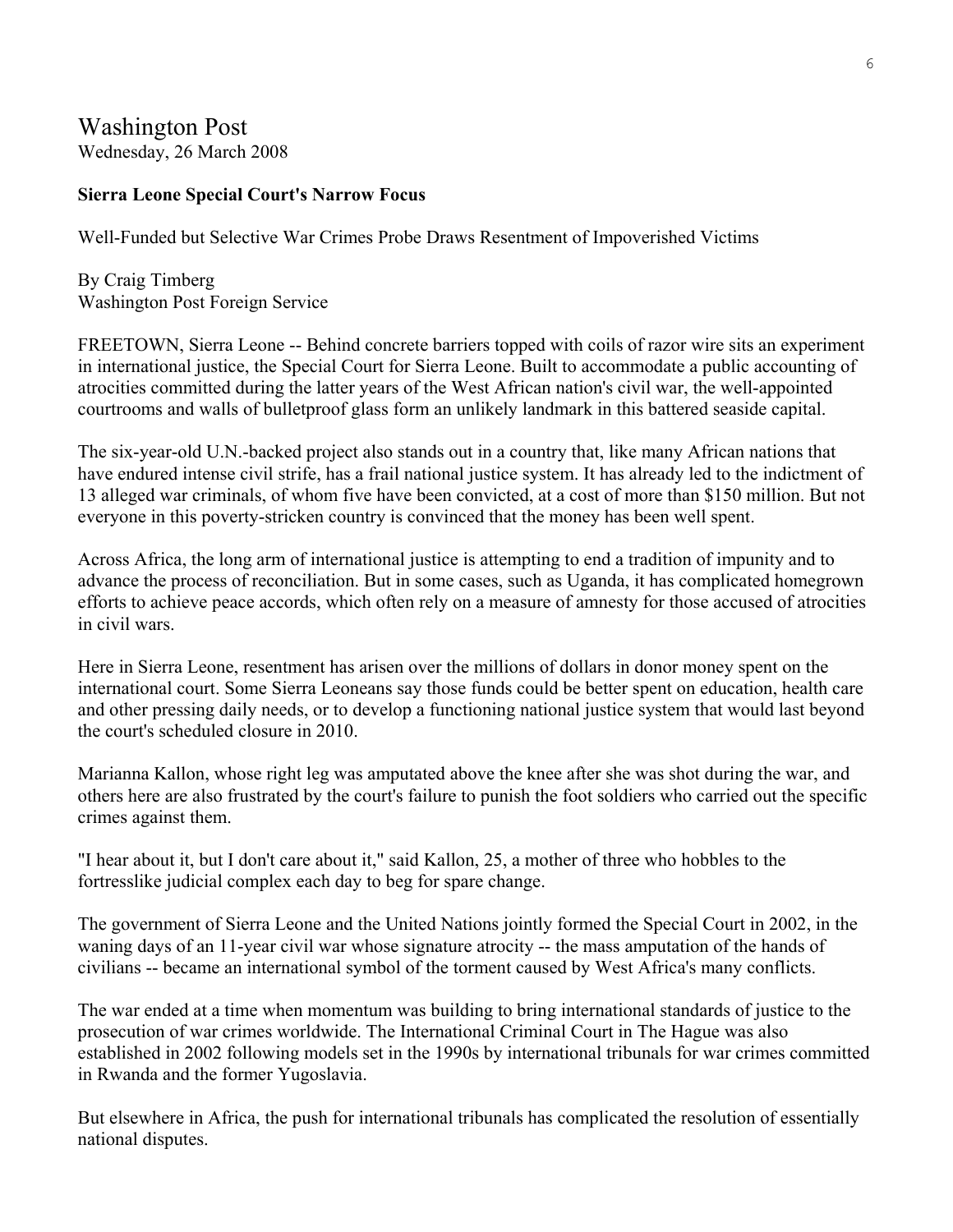This month, Ugandan President Yoweri Museveni called on the International Criminal Court to withdraw indictments against Joseph Kony and other leaders of the Lord's Resistance Army so that traditional Ugandan courts, which emphasize compensation rather than retribution, can handle the cases. Kony has said he will sign a final peace agreement with Museveni's government only if the international court suspends its warrants.

The Special Court for Sierra Leone is a hybrid of the national and international justice systems, but some Sierra Leoneans complain that the balance of power has gradually shifted toward the foreigners who are the court's most visible officials.

Funded mostly by international donations, the court is targeting not those who actually cut off people's hands, but those who bore, in the language of the court, "greatest responsibility."

The court has largely fulfilled its mandate to create a forum capable of trying political leaders. Former Liberian president Charles Taylor, the man most widely blamed for the civil war in neighboring Sierra Leone, is behind bars, indicted by the court. (He and his trial, however, were moved to The Hague for security reasons.) Twelve other people -- a who's who of the conflict's leaders -- were indicted.

But some Sierra Leoneans say there have been missed opportunities to bolster the nation's own troubled national court system or to deliver a brand of justice that would make the war's victims feel their suffering had been avenged.

"They're psychologically detached from it, despite the geographical proximity" of the court, said Ansu B. Lansana, secretary general of one of Sierra Leone's political parties and a former attorney for two of the convicted defendants. "People really hardly talk about it."

The court's indictment of Taylor was crucial in forcing him from power in August 2003, bringing a longawaited peace to neighboring Liberia, many analysts in the region say. Taylor's arrival in Freetown aboard a U.N. helicopter in March 2006, after a period of exile in Nigeria, is remembered as the emotional high point for the Special Court. Thousands of Sierra Leoneans lined the streets, even climbing onto rooftops to watch.

During its six years of operation, only a tiny percentage of Sierra Leoneans have ever visited the court, which is surrounded by walls and a series of heavily guarded gates. Those who do venture in find a place that looks and feels like a U.N. facility anywhere in the world, complete with gun-toting, blue-capped soldiers and a cafeteria menu dominated by pizza and hamburgers.

"The ownership is not there," said John Caulker, executive director of Forum of Conscience, who travels widely in Sierra Leone to speak with war victims. "There's no way you can call that a court for Sierra Leoneans when most Sierra Leoneans can't even access the court."

The type of justice practiced there, behind floor-to-ceiling bulletproof glass that makes the courtrooms appear like enormous aquariums, has also left many Sierra Leoneans puzzled.

Leaders of the Civil Defense Forces, regarded by many in Freetown as valiant defenders of their city against vicious rebels, have seen their misdeeds prosecuted with as much zeal as those of the attackers. And even the worst crimes cannot result in the death penalty, which is generally popular among Sierra Leoneans.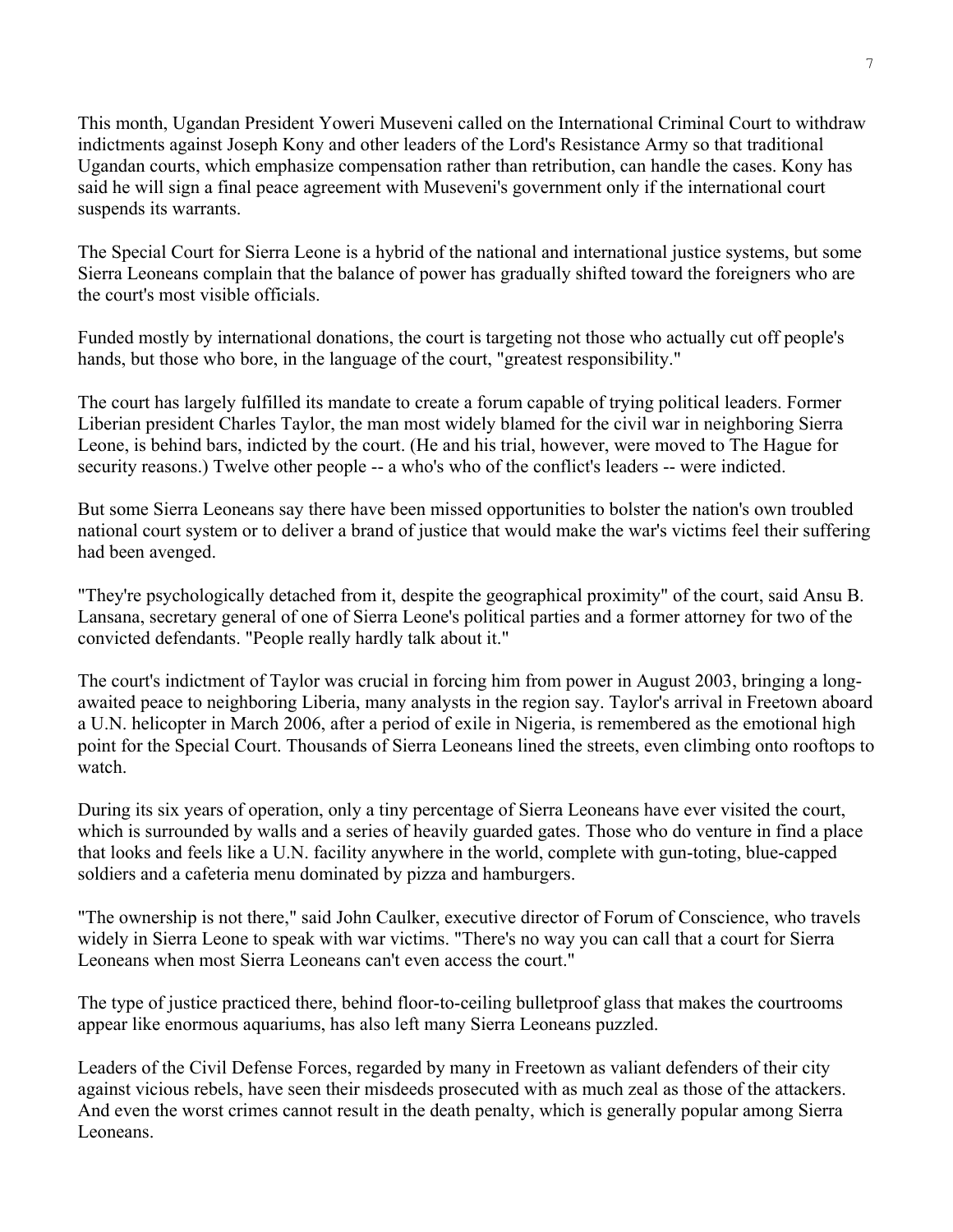The most common complaint here about the court is the cost. More than \$150 million has been spent on prosecutions. By the time the court finishes its work in 2010, the total cost is projected to reach \$212 million -- a massive sum for a country that the United Nations ranks as the least developed in the world.

"The money they have spent for the courts is [worth] nothing," said Kallon, as her two older children, Christiana Johnson, 7, and Michael Johnson, 3, lingered nearby. "My foot is gone, and it's not coming back." It would have been better to use the money, she said, "to educate my kids."

Court officials say they have aggressively reached out to Sierra Leoneans through community meetings, radio broadcasts and information booklets that declare "No Peace Without Justice."

Lead prosecutor Stephen Rapp, an American, said Sierra Leoneans who want lower-ranked perpetrators brought to justice should urge their members of parliament to encourage the national court system to act.

Within Sierra Leone, however, there is little sign of the political will to try a broader group of war criminals.

Mamusu Thoronka, 41, a trader and mother of six, still vividly recalls how a small band of rebels retreating from Freetown in 1999 pressed her left arm to the floor and hacked off her hand with a machete. A second whack on her right wrist severely damaged but failed to fully detach her other hand, which was reattached by a surgeon several days later.

"The Special Court is there to ensure that what has happened will not happen again," said Thoronka, who has been selected as a possible witness in the Taylor trial. But like other victims, she has little faith that those who cut off her hand will ever face justice. Her far more urgent concern is figuring out how to feed her family, now that she has only two functioning fingers on a single hand. Washing clothes, preparing food, even dressing herself is a struggle.

Some Sierra Leoneans say that the vast majority of war crimes could have been prosecuted in the courts here with more international help, including bringing judges from other countries with legal systems derived, like Sierra Leone's, from British common law.

"In the outside world, you can think of Charles Taylor as the link," said Jabati Mambu, 24, secretary of the Amputee Association of Sierra Leone. "But here there are actual perpetrators. The actual people need to be punished."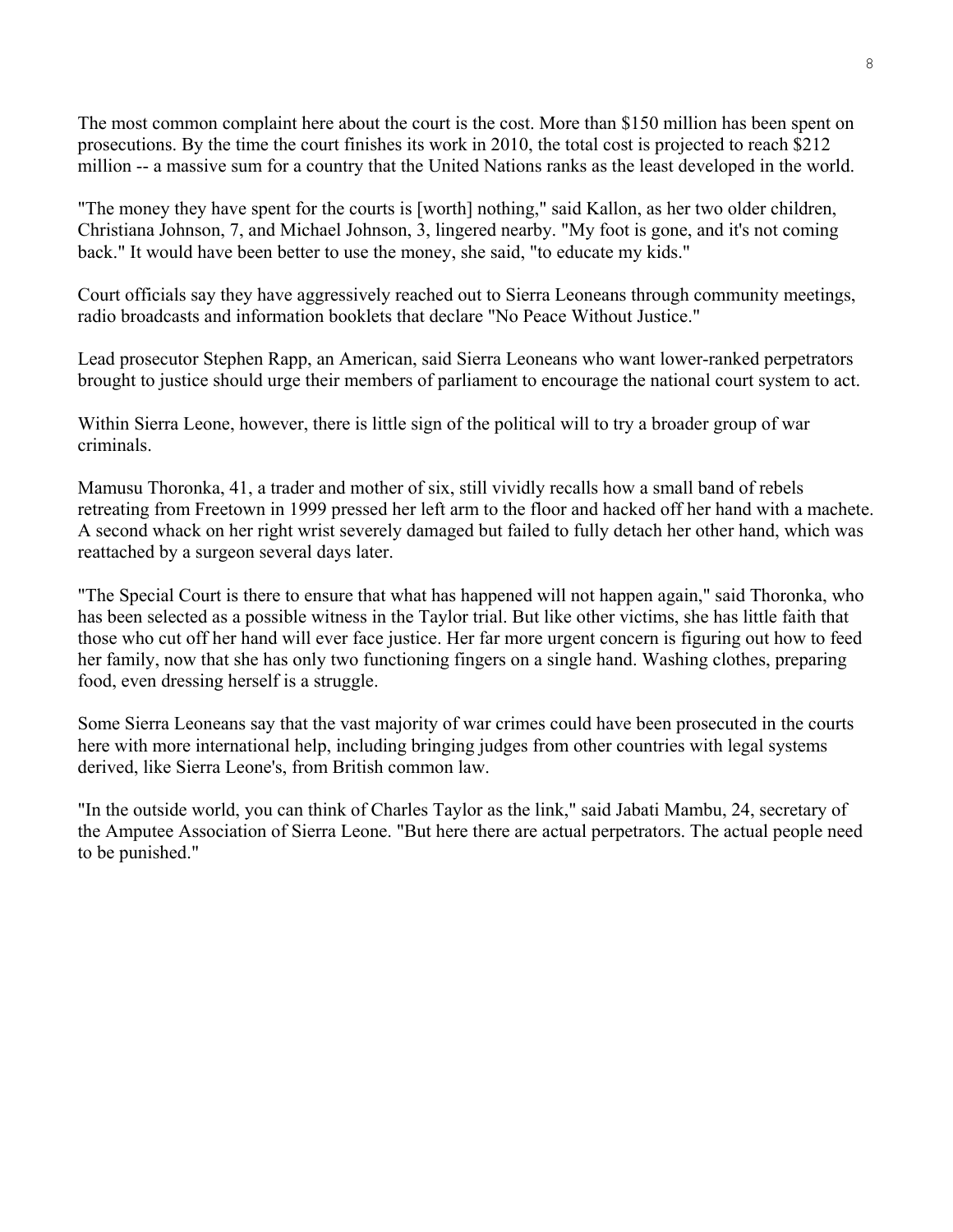# Diamond Intelligence Briefs

Tuesday, 25 March 2008 http://www.diamondintelligence.com/magazine/magazine.asp?id=6212

#### **Witnesses in Charles Taylor's Trial Receive Death Threats**

As the war crimes trial of former Liberian President Charles Taylor in underway is The Hague, witnesses testifying against him are said to be receiving death threats, which are frightening them from speaking out in open court. Three such witnesses, who were close to Taylor's regime and who will play a major role in linking him to atrocities in Sierra Leone, are said to have received threatening phone calls and letters, reports Reuters. The news source cites Chief Prosecutor Stephen Rapp as saying that the threats are presumably coming from Taylor loyalists.

Additional witnesses in Liberia and Sierra Leone have also been reporting cases of intimidation despite protection schemes, prosecutors say. As such, a number of them will seek to give evidence privately and anonymously instead of appearing in open court.

Prosecutors began their case in January after court proceedings were stalled in June 2007; they expect to finish in eight months. To date, 72 witnesses have been called and written evidence has been presented from an additional 70 victims, says Reuters. The trial, taking place in the United Nations-backed Special Court for Sierra Leone, is the first of its kind – where a former African leader is appearing before an international tribunal. The court is only trying people deemed most responsible. Reuters reports that prosecutors have had to assure some of those giving evidence that they will not be charged.

Taylor is being charged with 11 counts of committing atrocities against the people of Sierra Leone during the country's civil war from 1991-2002 in a quest to gain control of the country's mineral wealth, particularly its diamonds. He claims he is innocent of all charges.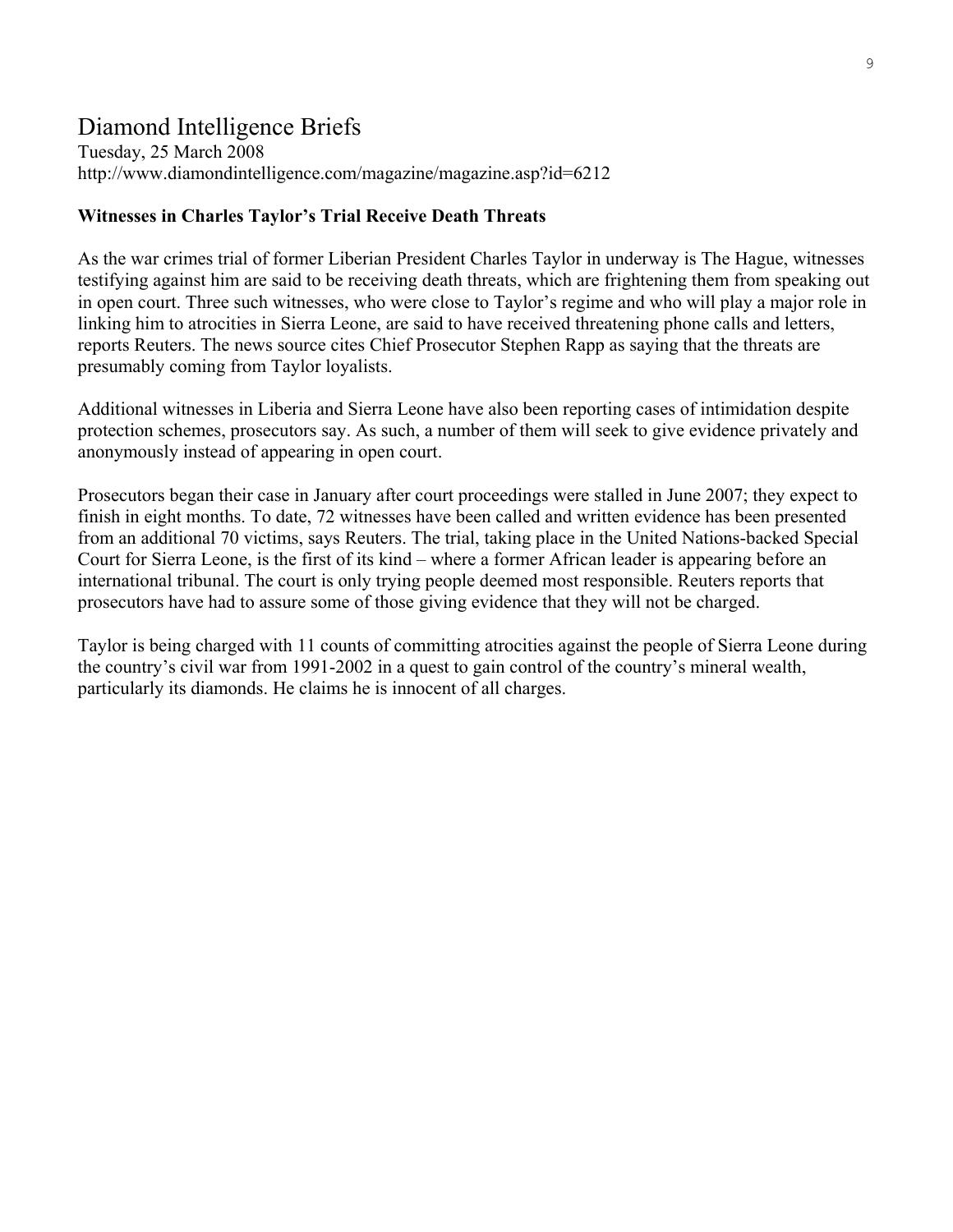

United Nations Mission in Liberia (UNMIL)

# **UNMIL Public Information Office Complete Media Summaries 25 March 2008**

*[The media summaries and press clips do not necessarily represent the views of UNMIL.]*

## **Newspaper Summary**

#### **Liberian Refugees Suspend Protest over Repatriation**

(The News, The Informer, Heritage, New Democrat, Daily Observer, The Parrot, The Analyst)

- Hundreds of Liberian women living in Ghana have suspended a five-week sit-in protest over repatriation benefits. The women ended their demonstration at Buduburam refugee camp in the Central Region of Ghana following the intervention of the Liberian government.
- The protest was directed against a UN plan to reintegrate them in the Ghanaian society. Sixteen Liberian refugees were repatriated to Monrovia at the weekend. The Informer newspaper says the Liberian Government is seeking a diplomatic resolution to the refugee crisis in Ghana.

#### **Media Groups Urge President Sirleaf to Testify Before TRC**

(The News, The Analyst)

• The Analyst and The News newspapers continue to carry articles encouraging President Ellen Johnson Sirleaf to honour her pledge to testify at the Truth and Reconciliation Commission (TRC) whenever she is requested to do so. President Sirleaf at the launch of the TRC public hearing last January pledged to face the TRC when she is asked to do so, but quite recently, the President told the nation that she would rather provide her experiences in a book form. The Analyst perceived that the President's failure to testify would undermine the TRC process and justify the campaign for a war crimes court in Liberia.

#### **U.S. Marines, Sailors Administer Animal Vaccine in Monrovia**

(The Informer, New Democrat)

- The Africa Partnership Station, a joint US military and NGO project has begun administering vaccine to animals in the Monrovia area. The head of the team, Dr. Brian Smith told reporters the animals are being given vaccines for rabies and de-worming medication. The vaccine and medication can keep a dog well for up to one year.
- Dr. Smith disclosed that the outreach is targeting up to one hundred fifty animals above twelve weeks old. Our reporter who visited the site saw several persons with dogs and cats lined up for the vaccines. Another group of thirty volunteers from the Africa Partnership Station is offering community service at the D. Tweh High School. The team is painting a portion of the building that contains ten classrooms.
- The Africa Partnership Station is also involved in maritime safety and security training, martial arts training and rescue operations. Meanwhile, the New Democrat reports that U.S. Marines and Sailors on board the USS Fort McHenry have completed the first phase of their maneuvers off the coast of the country.

#### **Two Special Security Officers Undergo Probe for Being in Possession of Narcotics**

(Daily Observer, The Informer, Heritage, The Inquirer, The Analyst)

• The media reports that two officers of the Special Security Service (SSS) have been arrested with a huge quantity of marijuana. The officers identified as Robert Carmo and Paul Krah were nabbed on Sunday at the Iron Gate checkpoint in Gbarnga City, Bong County while en route to Monrovia with 7 bags of marijuana which street value has been put at 715 kilogram.